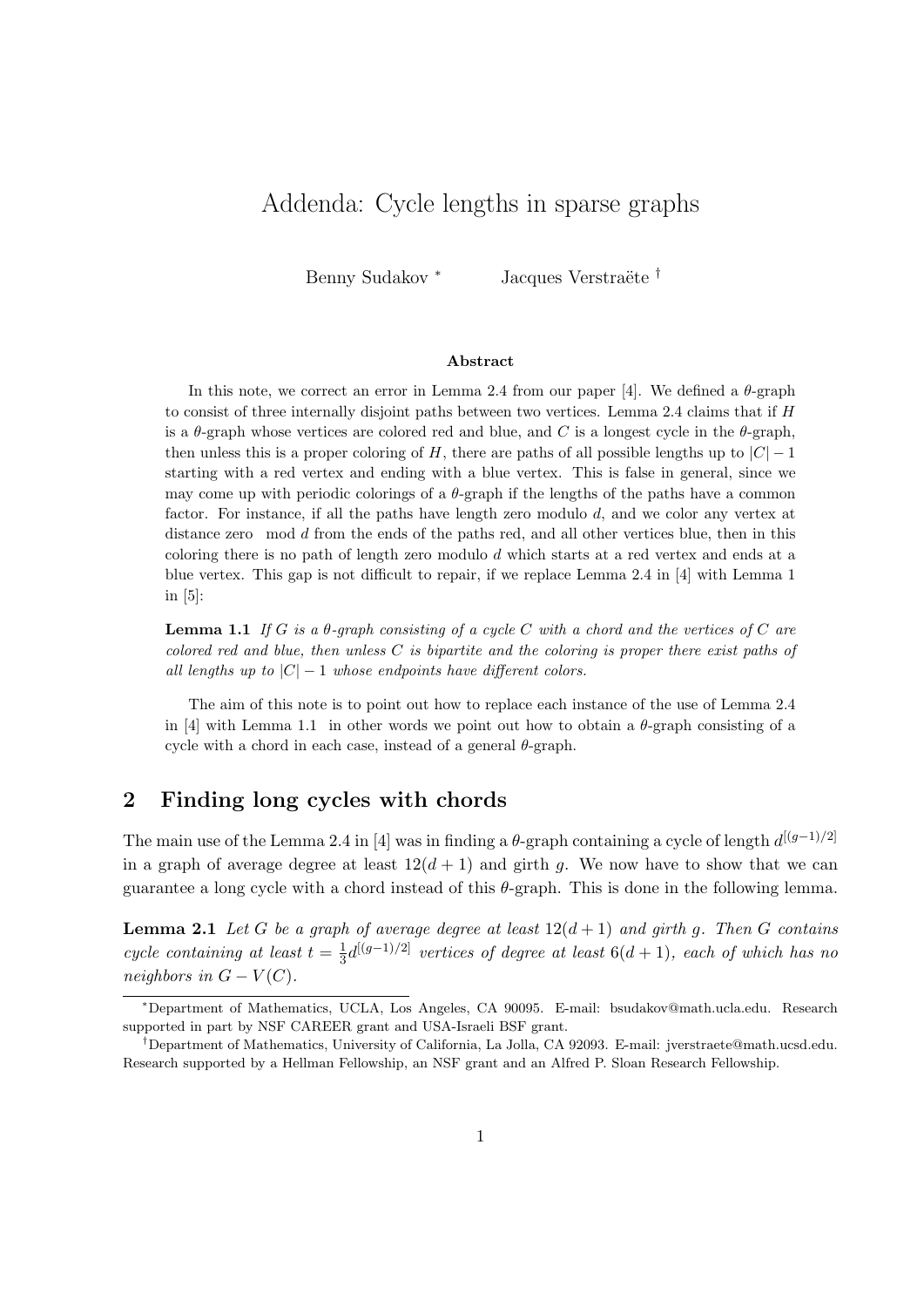The key tool to prove this is a variant of celebrated Pósa's Lemma [2]. First need some notation. If  $P = v_1v_2...v_m$  is a longest path in a graph *G* and  $(v_1, v_i)$  is an edge of *G*, consider a path  $Q = v_{i-1}v_{i-2} \ldots v_1v_iv_{i+1} \ldots v_m$  of length |P| is obtained from P by adding edge  $(v_1, v_i)$  and deleting edge  $(v_{i-1}, v_i)$ . We say that *Q* was obtain from *P* via an elementary rotation which keeps endpoint  $v_m$  fixed. The set of all vertices  $v_{i-1} \in V(P)$  which are endpoints of paths obtained by repeated elementary rotations from *P* with fixed endpoint  $v_m$  is denoted by  $S(P)$ . A variant of Pósa's lemma, proved in [2], says that *G* has a cycle containing  $S(P) \cup N(S(P))$ . Note that vertices in  $S(P)$  have all their neighbors on this cycle, giving us plenty of chords.

**Proof of Lemma 2.1.** Pass to a subgraph *H* of *G* of minimum degree at least  $6(d + 1)$ . By Lemma 2.1 in [4], for every  $X \subset V(H)$  of size at most *t*, we have  $|\partial X| > 2|X|$ , where *∂X* = {*y* ∈ *V*(*H*) $\setminus$ *X* : {*x, y*} ∈ *E*(*H*)}. By Posas Lemma [2] (see also Lemma 6.3 in [1]), *H* contains a path *P* with  $|S(P)| \ge t$ . Let  $S = S(P)$ . Lemma 2.7 in [2] states that in this case *H* contains a cycle containing  $S \cup N(S)$ . Since every vertex of *H* has degree at least  $6(d+1)$ , at least *t* vertices of *C* have all their neighbors in *C* namely the vertices of *S*.  $\Box$ 

Lemma 2.1 can be now used to fix the proof of both Lemma 2.3 and Lemma 3.1 in [4], which before used the wrong definition of *θ*-graph.

#### **3 Chromatic number**

The same repair is made for graphs of large chromatic number and girth. In that case, Lemma 2.4 in [4] was used in the following way: in any red-blue coloring of the vertices of a non-bipartite *θ*-graph containing a cycle *C*, there exist paths of all lengths up to *|C|−*1 such that the endpoints of each path have different colors. As we stated before, Lemma 2.4 is false, but becomes true if we insist that the  $\theta$ -graph consists of a cycle with a chord, as stated in Lemma 1.1. So in this case, we require (instead of a non-bipartite *θ*-graph) a long cycle with a chord such that the cycle plus the chord forms a non-bipartite graph. The following lemma achieves this:

**Lemma 3.1** *Let G be a graph of chromatic number at least*  $6(d+1)+1$  *and girth*  $g \geq 3$  *where*  $d \geq 3$ **0**. Then *G* contains a non-bipartite θ-graph containing a cycle of length at least  $\frac{t}{2} = \frac{1}{6}$  $\frac{1}{6}d^{[(g-1)/2]}$ .

**Proof.** We may assume *G* is minimal  $6(d+1) + 1$ -chromatic. By Lemma 1.1, and since *G* has minimum degree at least  $6(d+1)$ , *G* contains a cycle *C* containing at least *t* vertices with no neighbors in  $G - V(C)$  – we call these special vertices. These vertices are each incident with at least  $6(d+1)-2>2$  chords of *C*. If the subgraph induced by  $V(C)$  is not bipartite, then the required *θ*-graph is the subgraph induced by *V* (*C*). If the subgraph induced by *V* (*C*) is bipartite, then since *G* has chromatic number at least seven,  $G - V(C)$  has an odd cycle *D*. Since *G* is minimal  $6(d+1)+1>3$  chromatic, it has not cut vertex. By 2-connectivity of G, there exist two vertex disjoint paths from  $V(D)$  to  $V(C)$  whose internal vertices are in  $G - V(C) - V(D)$ . In particular, there exist  $w_1, w_2 \in V(C)$  such that there are both even and odd length paths *Q*<sub>1</sub> and *Q*<sub>2</sub> and *V*(*Q*<sub>1</sub>) ∩ *V*(*C*) = {*w*<sub>1</sub>*, w*<sub>2</sub>} = *V*(*Q*<sub>2</sub>) ∩ *V*(*C*). Let *P*<sub>1</sub> and *P*<sub>2</sub> denote the two  $w_1w_2$ -subpaths of *C*, and suppose  $P_1$  contains at least  $t/2$  special vertices. If  $P_1$  has a chord,